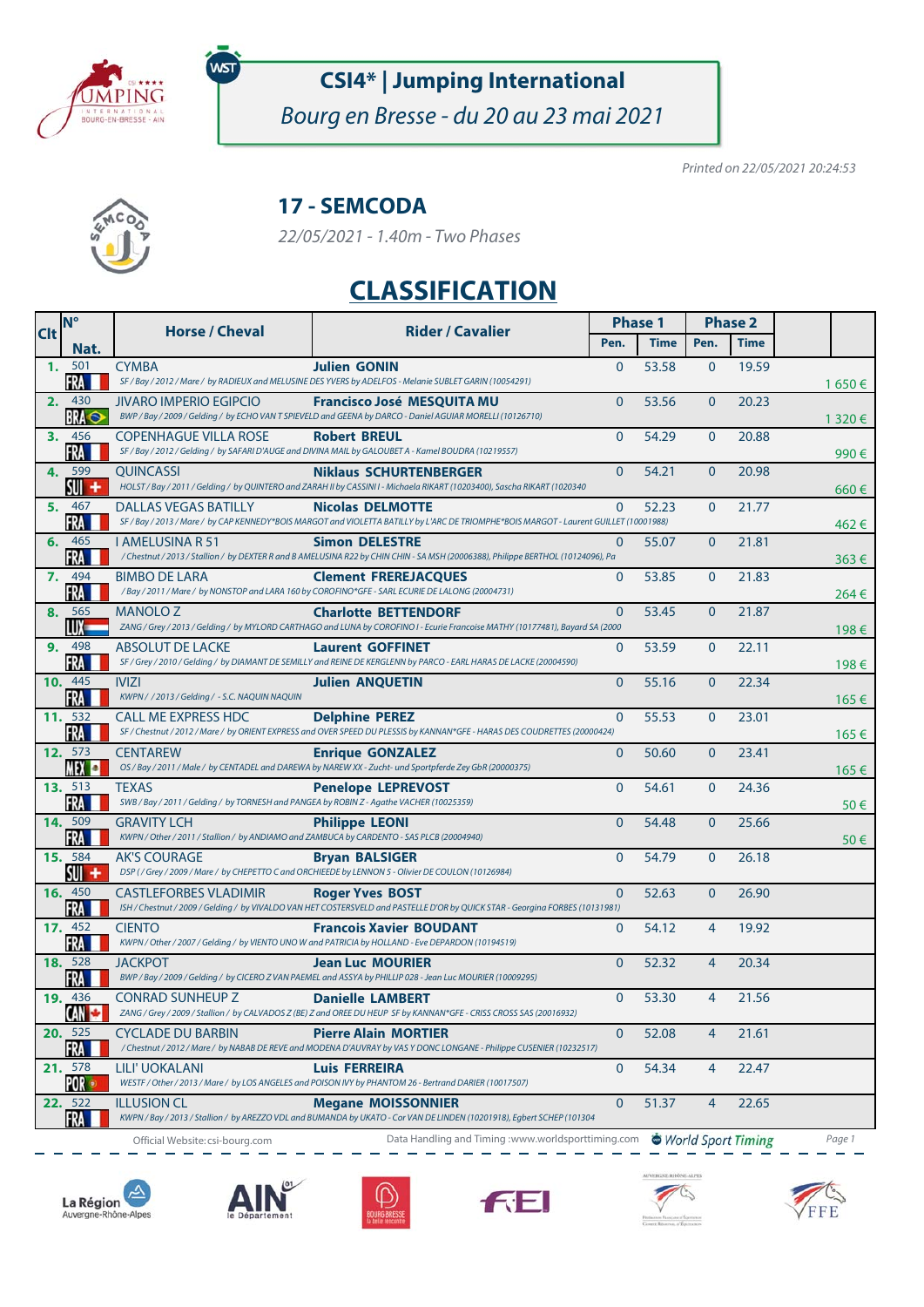

WST

# **CSI4\* | Jumping International**

Bourg en Bresse - du 20 au 23 mai 2021

Printed on 22/05/2021 20:24:53



### **17 - SEMCODA**

22/05/2021 - 1.40m - Two Phases

## **CLASSIFICATION**

| <b>Clt</b> | <b>N°</b>                    | <b>Horse / Cheval</b>                                                                                                    | <b>Rider / Cavalier</b>                                                                                                                                                       | <b>Phase 1</b> |             | <b>Phase 2</b> |                    |        |
|------------|------------------------------|--------------------------------------------------------------------------------------------------------------------------|-------------------------------------------------------------------------------------------------------------------------------------------------------------------------------|----------------|-------------|----------------|--------------------|--------|
|            | Nat.                         |                                                                                                                          |                                                                                                                                                                               | Pen.           | <b>Time</b> | Pen.           | <b>Time</b>        |        |
|            | 23. 580<br>POR ®             | <b>COOPER Z</b>                                                                                                          | <b>Duarte ROMAO</b><br>ZANG / Grey / 2012 / Gelding / by CORNET OBOLENSKY and ELISE VAN PAEMEL by CARETINO - GO HORSES (20003614)                                             | $\Omega$       | 53.18       | $\overline{4}$ | 23.69              |        |
|            | 24. 545<br><b>FRA</b>        | ELIOT BRIMBELLES Z                                                                                                       | <b>Titouan SCHUMACHER</b><br>ZANG / Chestnut / 2010 / Stallion / by ET CRYOZOOTECH Z CL and KAOLYMPE PLARDIERE by DIAMANT DE SEMILLY - HARAS DES BRIMBELLES                   | $\Omega$       | 54.05       | $\overline{4}$ | 23.81              |        |
|            | 25. 496<br>FRA               | <b>COCAINE TREIZE</b>                                                                                                    | <b>Emeric GEORGE</b><br>/ Bay / 2012 / Mare / by BALOUBET DU ROUET and ULTRAMONDAINE TREIZE by MR BLUE - Francois BADEL (10066848)                                            | $\Omega$       | 51.07       | 4              | 24.31              |        |
|            | 26. 541<br>FRA               | NIGHT LIGHT VAN'T RUYTERSHOF Philippe ROZIER                                                                             | /Black/2013/Stallion/ by GEMINI CL and INATHINA VAN'T RUYTERSHOF by FOR PLEASURE - Frederic MUSSET (10208643), Philippe ROZIER (10002                                         | $\Omega$       | 52.85       | 6              | 32.30              |        |
|            | 27. 547<br>FRA               | <b>CHELSEA NT</b><br>HOLST / Bay / 2010 / Mare / by CLINTON and RIEN NE VA PL by CASSINI I - Henri TURRETTINI (10166638) | <b>Nicolas TAYOL</b>                                                                                                                                                          | $\Omega$       | 54.90       | 8              | 23.11              |        |
|            | 28. 438<br>COL-              | CHELANA DE LAZEROU Z                                                                                                     | <b>Carlos Enrique LOPEZ LIZARA</b><br>ZANG / Bay / 2013 / Mare / by CONRAD and HINDRA D'HAVERLANDEN by INDORADO - S.A.S. HARAS DES GRILLONS (20003058)                        | $\Omega$       | 55.71       |                | EL                 |        |
|            | 29. 605<br><b>SVK OF</b>     | <b>LISTON ACHTERHOEK</b>                                                                                                 | <b>Bronislav CHUDYBA</b><br>BWP / Black / 2011 / Gelding / by CLARENCE C and DOLLY VAN HET KAPELHOF by THUNDER VAN DE ZUUTHOEVE - Equisale s.r.o. (20000659)                  | $\mathbf{1}$   | 56.70       |                |                    |        |
|            | <b>30.</b> 421<br><b>BRA</b> | <b>HERO</b><br>KWPN / Bay / 2012 / Male / by ZAVALL VDL - Steducar (20005816)                                            | <b>Stephan DE FREITAS BARCHA</b>                                                                                                                                              | 1              | 57.12       |                |                    |        |
|            | 31. 553<br><b>GER</b>        | <b>ELYSIUM</b>                                                                                                           | <b>Hans-dieter DREHER</b><br>HOLST / Grey / 2012 / Gelding / by VDL ZIROCCO BLUE and RIQUADA by CORONADO 3 - Gian Battista LUTTA (10008933), SIPE Handels AG (2               | $\mathbf{1}$   | 57.30       |                |                    |        |
|            | 32. 507<br><b>FRA</b>        | <b>OUANDO VA</b>                                                                                                         | <b>Cedric HUREL</b><br>HOLST / Grey / 2012 / Gelding / by QUADROS 3 and VIOLA VA - Athina ONASSIS (10024105), Victory Equestrian Spor                                         | 1              | 57.70       |                |                    |        |
|            | 33. 432<br><b>BRA</b>        | <b>OUABRI DE L ISLE</b>                                                                                                  | <b>Pedro VENISS</b><br>SF / Chestnut / 2004 / Stallion / by KANNAN and DINASTIE DE L'ISLE by SOCRATE DE CHIVRE - Carmen DAURELLA DE AGUILERA (10125175), Leonor ROT           | 1              | 57.72       |                |                    |        |
|            | <b>34.</b> 460<br>FRA        | <b>DEJA VU DE HUS</b>                                                                                                    | <b>Aymeric DE PONNAT</b><br>/ Chestnut / 2013 / Gelding / by ULIXE and U SPRIT by BALOUBET DU ROUET - S.C.P. ECURIE DE MONTCHEVREUIL (20000029)                               | 1              | 58.02       |                |                    |        |
|            | 35. 549<br>GBRE              | <b>VERMENTO</b>                                                                                                          | <b>Robert WHITAKER</b><br>/Black / 2013 / Stallion / by ARGENTO and VICKY VAN DE GRUNDEVAL by SKIPPY II - John WHITAKER (10001784)                                            | $\mathbf{1}$   | 59.69       |                |                    |        |
|            | <b>36.</b> 568<br>LUX —      | <b>CALL ME HUGO</b>                                                                                                      | <b>Victor BETTENDORF</b><br>BAVAR / Bay / 2011 / Gelding / by COMME IL FAUT 5 and NABIDE by LANDPRINZ 12 - Victor BENTTERDORF (10220990)                                      | $\overline{4}$ | 51.50       |                |                    |        |
|            | 37. 410<br><b>BEL</b>        | <b>HELLO DIAMANT</b>                                                                                                     | <b>Francois Jr MATHY</b><br>MIPAA / Bay / 2011 / Male / by DIAMANT DE SEMILLY and HELLA SI by STAKKATO - François Mathy Jr & Merisio                                          | $\overline{4}$ | 54.63       |                |                    |        |
|            | 38. 425<br><b>BRA</b>        | CANCASCO <sub>Z</sub>                                                                                                    | <b>Victor MARIANO LUMINATTI</b><br>HOLST / Grey / 2011 / Stallion / by CANCARA and UFA 1 by ASKARI - Dulcinei Mariano LUMINATTI (10127970)                                    | 4              | 55.36       |                |                    |        |
|            | 39. 591<br>$SW +$            | DYNAMIX DE BELHEME                                                                                                       | <b>Steve GUERDAT</b><br>SF / Bay / 2013 / Mare / by SNAIKE DE BLONDEL and SOUDAINE DU MONTET by WINDOWS VH COSTERSV - La Giraffa SA                                           | 5              | 56.03       |                |                    |        |
|            | 40. 406<br>BEL               | LOLITA DU TA D'BO                                                                                                        | <b>Rik HEMERYCK</b><br>BWP / Chestnut / 2011 / Mare / by IGOR VAN DE VADDENHOEK and ISCHA VAN DE VADDENHOEK by WANDOR VAN DE MISPELAERE - Thierry RAVEL (10221396)            | 5              | 58.10       |                |                    |        |
|            | 41. 538<br>FRA I             | <b>BINGO DEL TONDOU</b>                                                                                                  | <b>Michel ROBERT</b><br>/Grey/2011/Gelding/byVIGODARSOUILLES STX and FIRENZEVHWATERSCHOOT by QUERLYBETHERO-EURLTOP STALLIONS COMPANY                                          | 5              | 58.22       |                |                    |        |
|            | 42. 601<br>$\frac{1}{2}$     | AMBROSIO D'ALCY                                                                                                          | <b>Pius SCHWIZER</b><br>SF / Chestnut / 2010 / Gelding / by CABDULA DU TILLARD and SIRENE DES BRUYERES by CALVARO F.C. - Patrick MIELNIK (10045165)                           | 5              | 58.71       |                |                    |        |
|            | 43. 558<br>IRL               | <b>DAWSONS FLEX</b>                                                                                                      | <b>Mark MCAULEY</b><br>ISH / Bay / 2013 / Gelding / by FLEX A BILL and CARNALWAY GOLD by KILDALTON GOLD - José María (jr) LAROCCA (10012371)                                  | 5              | 59.24       |                |                    |        |
|            | 44. 491<br>FRA               | <b>DRAKO DE MAUGRE</b>                                                                                                   | <b>Alexandra FRANCART</b><br>SF / Chestnut / 2013 / Stallion / by KANNAN*GFE and ATLANTA DE MAUGRE by FUSAIN DU DEFEY*HN - Nicolas NORMAND (10179866), SARL FRANCART JUMP (20 | 5              | 59.79       |                |                    |        |
|            |                              | Official Website: csi-bourg.com                                                                                          | Data Handling and Timing :www.worldsporttiming.com                                                                                                                            |                |             |                | World Sport Timing | Page 2 |